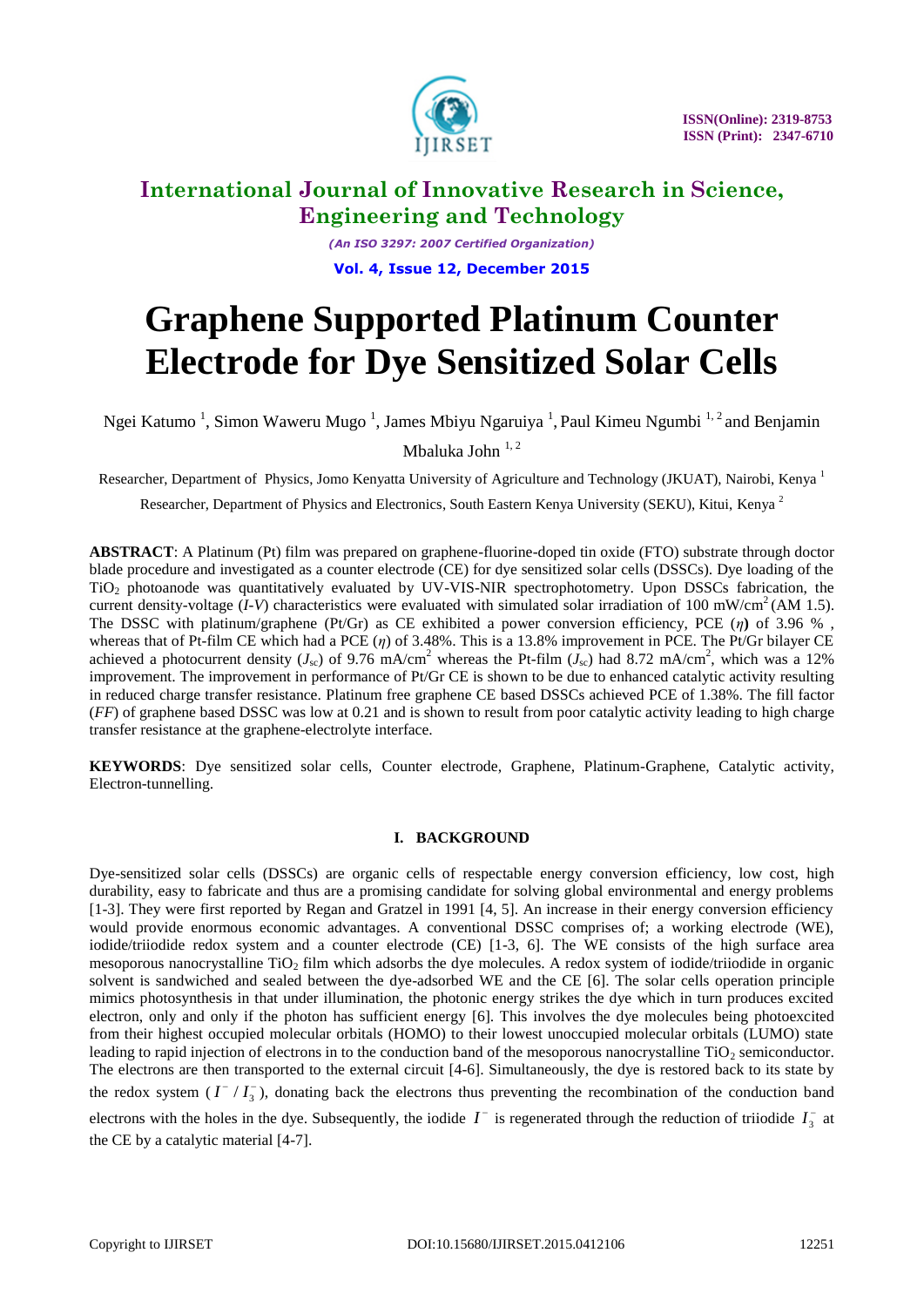

*(An ISO 3297: 2007 Certified Organization)*

#### **Vol. 4, Issue 12, December 2015**

The CE plays a key role of collecting electrons from the external circuit and electro-catalysing the redox couple regeneration reaction in the DSSC. The CE need be of high catalytic activity to sustain the regeneration of iodide  $I^-$  in order to inhibit electron recombination [4-6]. Conventionally, platinum (Pt) has been the dominant film in CEs for DSSCs because of its outstanding properties such as high conductivity, high catalytic activity towards iodide/triiodide redox reaction and stability [1, 3, 8]. As a means to improve the power conversion efficiency (PCE) of hybrid CEs that incorporate Pt and other composites have been sought. Recently, carbonaceous materials (carbon black, graphene, activated carbon, multi-walled carbon nanotubes), have been demonstrated to have good catalytic activity towards reduction of triiodide, high surface area and high electrical conductivity [9-12] desirable for solar cell CEs. The catalytic activity in these carbonaceous materials is reported to increase with increase in the defect density [9-12].

Graphene has a high optical transmittance of 97.7% in the visible range and high electrical conductivity and has been employed in CEs of DSSCs [6-9, 11, 13]. It is a two-dimensional atomically thin layer of covalently bonded carbon atoms forming hexagonal honey comb lattice [8, 9, 11, 12]. Other unique and desirable properties include; high thermal conductivity  $(\sim 5000 \text{ Wm}^{-1}\text{K}^{-1})$ , large specific surface area  $(\sim 2630 \text{ m}^2/\text{g})$  and its inertness against oxygen and water vapor [1, 6-8]. Embedding Pt on graphene as a CE bilayer increases the PCE. Combining the excellent electronic properties, high surface area and catalytic properties of graphene with the good electronic and catalytic properties of Pt leads to high PCE [2, 8-10, 14]. The Pt/Gr composite improves electron kinetics and collection by the triiodide through creating an electronegative surface potential.

The various techniques of producing graphene have been reported to produce different results in conversion efficiency when used as CEs [2, 6-8, 13, 15]. In this study, CVD graphene on FTO is used to fabricate standalone DSSCs. Pt/Gr CEs are fabricated and shown to enhance the efficiency of DSSCs by 13.8%. The graphene films were analysed from an optical and structural point of view using Raman Spectroscopy and the UV-VIS- NIR Spectrophotometry.

### **II. EXPERIMENTAL PROCEDURE**

### **Preparation of Counter Electrodes**

Prior to use, the FTO SnO<sub>2</sub>:F glass substrates (2.0 cm x 1.5 cm, sheet resistance, 7  $\Omega$ /sq, *Xinyan Technology Co. Limited,* China) were cleaned using acetone (purity 99.5%), ethanol (purity 99.5%) and deionized water sequentially for 5 minutes in each step. The CVD graphene (coverage  $>98\%$ ) on the FTO SnO<sub>2</sub>:F glass substrates (Graphene Laboratories, USA) were soaked in ethanol for 5 minutes, rinsed with deionized water for 5 minutes and then dried with pressurized air. For Pt based CEs, the cleaned FTO  $SnO<sub>2</sub>:F$  glass substrates were coated on the conductive side with a wet layer of Pt precursor paste (Platisol T/SP pore size, 15-20 nm, *Solaronix*, Switzerland) through the doctorblade procedure. The Pt/Gr counter electrode films were prepared through doctor-blading the cleaned graphene film with the Pt precursor paste. The Pt and Pt/Gr films were then kept for 20 minutes in a clean box to enhance homogeneity after which they were heat treated at a temperature ramp of  $5^{\circ}$ C /min up to  $150^{\circ}$ C and then sintered at  $400\degree$ C for 30 minutes to activate the Pt film.

### **Preparation of Working Electrodes**

Nanocrystalline TiO<sub>2</sub> films were prepared by slot-coating titanium nanoxide T/SP (18% wt, 15-20 nm, *Solaronix*, Switzerland) on the cleaned FTO  $SnO<sub>2</sub>:F$  glass substrates. The drying process began with twenty minute ambient temperature, to enhance homogeneity of the film, followed by a temperature ramp,  $5\degree$ C/min up to 175 °C in a furnace. The photoanodes were then sintered at 450  $^{\circ}$ C for 30 minutes and let to cool in the furnace. They were then dyesensitized through immersing them in 0.5 mM cis-diisothiocyanato-bis (2,2'-bipyridyl-4,4'-dicarboxylato) ruthenium(II) bis (tetrabutylammonium), the so called N719 dye for 24 hours to maximize dye loading. Dye loading was quantitatively evaluated by UV-VIS-NIR spectrophotometry.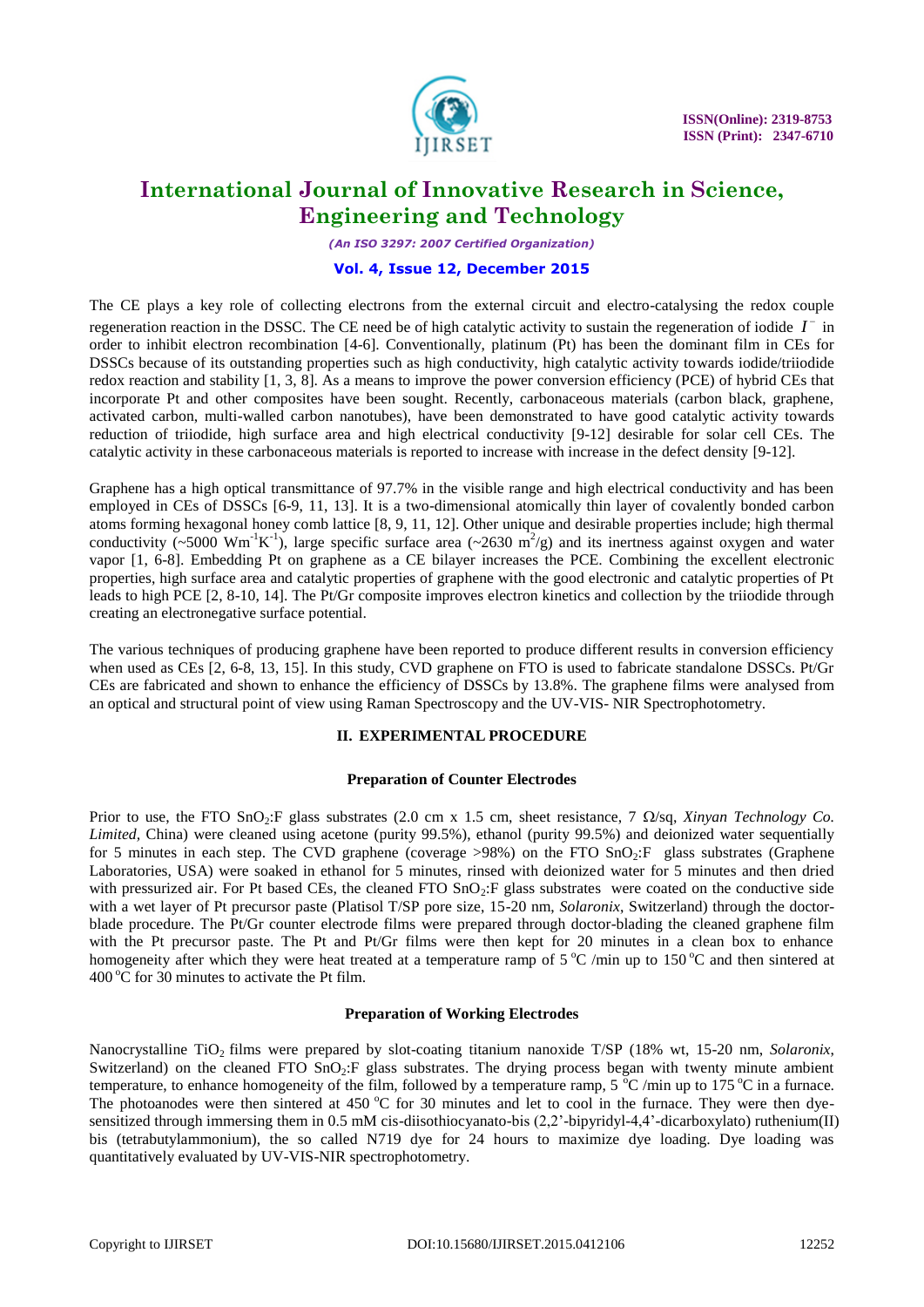

*(An ISO 3297: 2007 Certified Organization)*

#### **Vol. 4, Issue 12, December 2015**

#### **Fabrication of DSSCs and Characterization**

The dye-covered  $TiO<sub>2</sub>$  electrode and the different CEs were assembled in to a sandwich type of cell using a Dupont surlyn (Meltonix 1170-25 *Solaronix*, Switzerland) sealant with a micro-space at 80 °C. The redox couple, iodine/triiodide, 30 mM of ionic liquid, lithium salt, pyridine derivative, thiocyanate on acetonitrile solvent, (Iodolyte HI-30, Solaronix, Switzerland), was via injected through the micro-space after which it was sealed using the sealant melt. The cells were kept in the dark for 24 hrs. The DSSCS were then characterized by analysing the I-V characteristics obtained through applying an external bias on the DSSCs in a dark room. A 450 W halogen lamp adjusted to an intensity output of  $100 \text{ mW/cm}^2$  at the DSSCs' surface was used as the light source. A solar power meter TM206 (3T0-3-1, Tenmars Taiwan) and a single crystal Si photodiode was used to maintain the irradiation on the DSSCs at 1 sun, 100 mW/cm<sup>2</sup>. Prior to taking measurements, the cells were covered with a black mask fitted around the active area of 0.64 cm<sup>2</sup>. The I-V characteristics were obtained through applying an external bias on the DSSCs in a dark room to avoid stray light. The photovoltaic (PV) parameters, open-circuit voltage (*Voc*) short-circuit current density, *J<sub>sc</sub>*, and the fill factor (*FF*) were extracted from the *I-V* curve and used to calculate the DSSC's power conversion efficiency,  $\eta$ .<br>  $\eta = \frac{p_{\text{max}}}{\sqrt{100\%}} \times 100\% \frac{FF \times V_{oc} \times J_{sc}}{100\%} \times 100\% \frac{FF \times$ conversion efficiency, *η*.

max 100% 100% ....................1 *oc sc in in p p* 

Where *pin* is the input power as measured by the solar meter and cross referenced with a Si photodiode while the *FF* is *J V FF* given by;

$$
FF = \frac{J_m V_m}{J_{sc} V_{oc}}
$$
.................2

#### **III. RESULTS AND DISCUSSION**

The absorption spectrum of dye loading is as shown in Fig. 1(a). The N719 dye loading substantially increases the absorption in the wavelength range; (400-600 nm). The highest absorption occurs in 540 nm. The loading is lowest in the infra-red region a phenomena of the FTO and the N719 dye which have reduced absorption potential of the Infrared. The thicknesses of the WE were 8.5-9.5 µm. This thickness is within the desired thickness for TIO<sub>2</sub> DSSC to function optimally [16].



**Figure 1:** UV-Vis NIR Spectrum: (a) the absorption spectrum of 0.5 mM N719 dye in the visible and Infrared region in arbitrary units. (b) The transmission spectra of the bare FTO, Gr on FTO and Pt/Gr counter electrodes. The FTO, Gr and Pt/Gr transmittances indicate a uniform decrease in transmittance trend.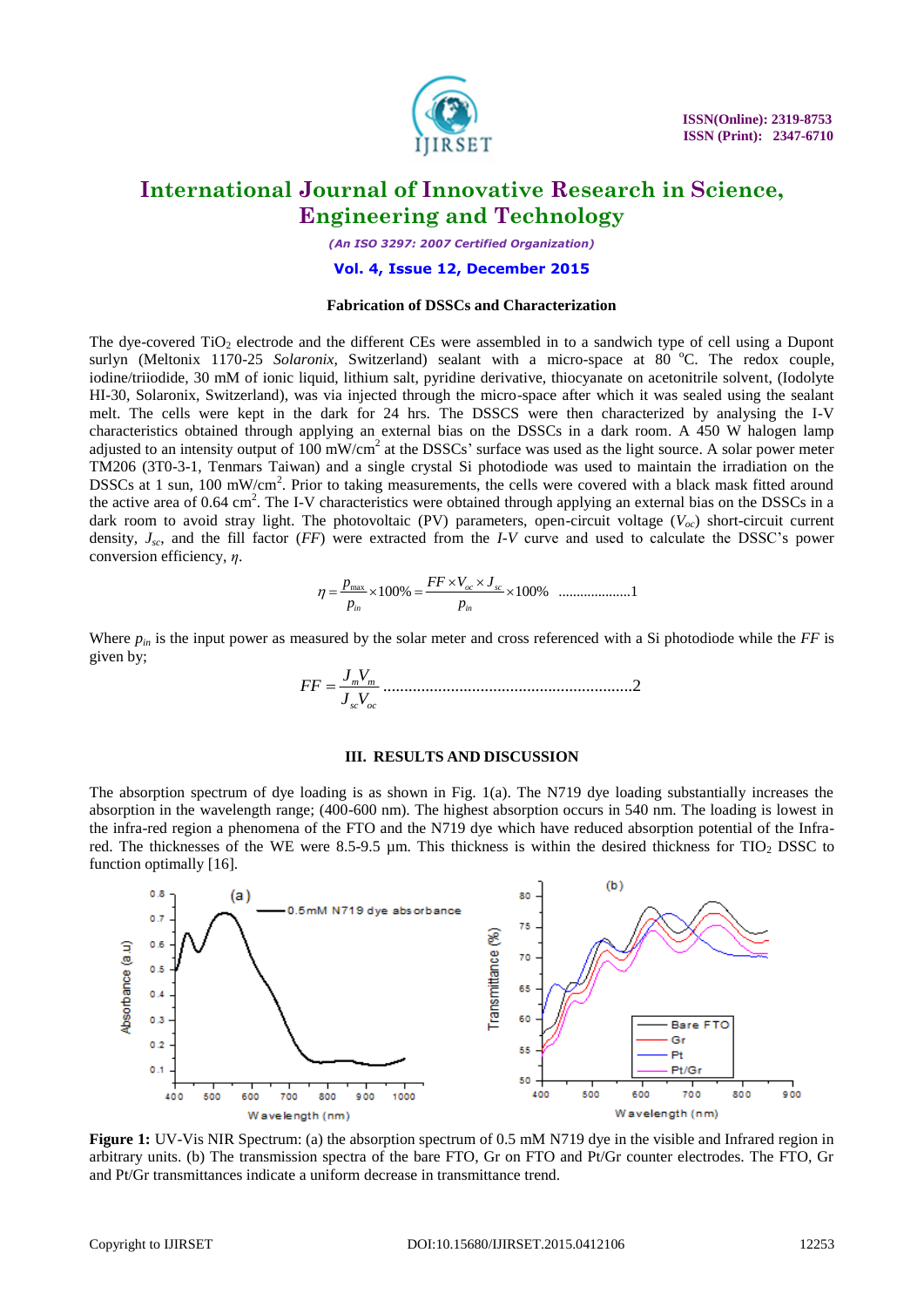

*(An ISO 3297: 2007 Certified Organization)*

#### **Vol. 4, Issue 12, December 2015**

The optical transmittance of bare FTO, graphene, Pt and Pt/Gr CEs is as shown in Fig. 1 (b). Graphene optical transmittance in this case displays the expected optical density of  $\sim$ 2.3% from the bare FTO. All the CEs show a transmittance above 55% with a low variation in the transmittance of graphene and Pt/Gr CEs. The high and constant optical transmittances of above 70% in the most of the visible range indicate that Pt/Gr can be used for rear illumination and in window applications. The results indicate that graphene does not cause optical interference on FTO. Similarly Pt on graphene does not cause any optical interference as the transmission spectra exhibits a similar trend depicting the slight reduction in transmission as expected. However, the Pt on FTO causes optical interference hence the trend is dissimilar to the bare FTO one. The optical densities indicate that the cells can be used for back illumination and hence can be used in window based DSSCs.

The photocurrent density-voltage curve of, graphene CE, Pt/Gr and reference Pt DSSCs are shown in Fig. 2. The  $V_{\alpha}$ ,  $J_{\alpha}$ *FF* and *η* values (Table 1) indicate that the *FF* is independent of the *Voc*, *J sc*, for DSSCs. Further, there is no correlation between the  $V_{oc}$ ,  $J_{sc}$  and *FF* in all the DSSCs. However, the *FF* is observed as core to the overall conversion efficiency of the cells unlike the  $V_{oc}$  and  $J_{sc}$ .



Figure 2: *I-V* characteristics of DSSCs with different CEs measured at 100 mW/cm<sup>2</sup> (AM 1.5) illumination

The graphene based CE exhibits a PV performance with  $V_{oc}$ ,  $J_{sc}$ ,  $FF$  and  $\eta$  being 0.675 V, 9.63 mA /cm<sup>2</sup>, 0.21 and 1.38% respectively. For the Pt reference cell, the PV parameters are 0.670 V, 8.72 mA /cm<sup>2</sup>, 0.60 and 3.48% for  $V_{oc}$ , J *sc, FF* and PCE respectively. These results agree with what has been previously reported [2, 6, 7]. Compared to Pt DSSC, the  $V_{\alpha c}$  and  $J_{\alpha c}$  values of the graphene DSSC are high. However, the *FF* is only 35% that of the reference Pt DSSC. The graphene DSSC achieves a PCE of 1.38 % which is a 62.1% decrease in respect to the Pt DSSCs. This low FF is as a result of poor catalytic activity in the junction of graphene CE and the electrolyte arising from large charge transfer resistance  $(R_{CT})$  [13, 20, 30].

Poor diffusion of the  $I^{-}/I_{3}^{-}$  redox species in the pores of graphene contributes to the high  $R_{CT}$  in the graphene electrolyte interface hence the low  $FF$  [21, 22]. The large  $R_{CT}$  leads to longer redox reaction times in the graphene CE hence amplification of charge recombination between electrons excited from the dye to the conduction band of TiO<sub>2</sub> and the  $I_3^-$  ions [13]. The low *FF* causes a potential drop across the Gr/FTO interface due to sluggish electron transfer leading to a low PCE [30]. It is however interesting to note that the *Voc* and the *Jsc* is higher than in Pt. The *Voc* of DSSCs is dictated by the quasi-Fermi level of the TiO<sub>2</sub> and the potential of the redox couple [31]. On the contrary, the *J*  $sc$  arises from the electron injection efficiency from the dye to the conduction band of  $TiO<sub>2</sub>$  and the efficiency of charge collection [31].These results coincide with what has previously been reported [21, 22].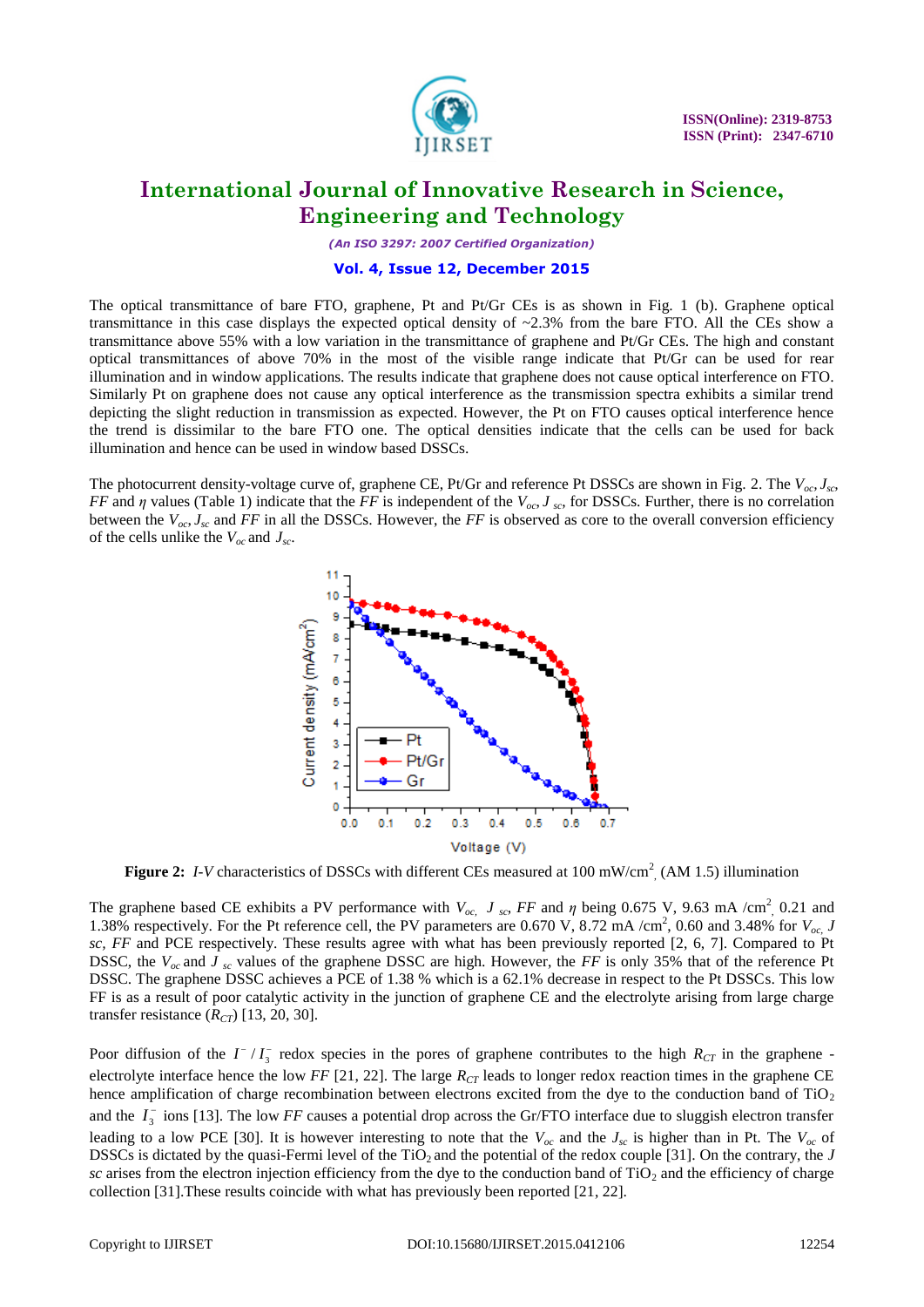

*(An ISO 3297: 2007 Certified Organization)*

**Vol. 4, Issue 12, December 2015**

**Table 1:** PV performance of Pt, Pt/Gr and graphene CE based DSSCs showing the *Voc, Jsc, FF* and PCE (*η*)

| CE    | $V_{oc}$ (V) | $J_{sc}$ mA/cm <sup>2</sup> | <b>FF</b> | $\eta$ % |
|-------|--------------|-----------------------------|-----------|----------|
| Pt    | 0.670        | 8.72                        | 0.60      | 3.48     |
| Pt/Gr | 0.670        | 9.76                        | 0.61      | 3.96     |
| Gr    | 0.675        | 9.63                        | 0.21      | 1.38     |

The Pt/Gr composite CE based DSSC shows a 12% improvement in  $J_{sc}$  and 13.8% improvement in PCE with respect to the Pt-film based DSSC. Its PV parameters are 0.670 V, 9.76 mA/cm<sup>2</sup>, 0.61 and 3.96% for  $V_{oc}$ ,  $J_{sc}$ , FF and  $\eta$ respectively. The observable difference in the PV parameters of the Pt/Gr CE based DSSC with respect to Pt cell is only in the  $J_{sc}$ . The Pt/Gr and Pt CE based DSSCs have similar  $V_{oc}$  and FF but different  $J_{sc}$  which thus is the contributing factor to the 13.8% improvement in PCE. The Pt/Gr based CE therefore has insignificant influence on the Voc and *FF* of the DSSCs. Unlike the Gr based DSSC, which has a low *FF*, the Pt/Gr CE based DSSC has high *FF* indicating comparable catalytic activity towards the reduction of the redox species. This enhancement is as a result of induced negative interfacial surface potential on the platinum surface which was  $\sim$  50 nm.

In theory, when Pt is contacted to graphene, Pt develops a negative surface charge which is favourable for its catalytic activity in the reduction of the electronegative triiodide. This is due to the work function (WF) difference between the two materials with graphene having  $\sim 4.6$  eV and platinum having  $\sim 5.7$  eV [18, 25]. As a result, when a Pt/Gr interface is formed, electrons migrate from the low WF metal (graphene) to the high WF metal (Pt), as illustrated in Fig. 3. This leads to electron tunneling due to the surface dipole which supplemets the normal electrochemical process in the electrode-electrolyte interface. The  $E_F$  is the fermi level,  $E_{\text{Vac}}$  is the vacuum energy level, CB is the conduction band and coincides with  $E_F$  for metals. The 1.5 eV WF difference causes surface charges which enhance triiodide reduction as shown on the platinum surfce.



**Figure 3:** The workfunction model of Platinum-Graphene interface.

The charge transfer creates a negative surface potential on the Pt surface which favours backward electron transfer kinetics. This would lead to the electronegative redox couple triiodide species picking electrons easier as compared to the case of absence of a negative surface potential. The picked electrons on the Pt surface are easily replaced by the superconducting graphene. This phenomenon leads to enhanced catalytic activity of platinum on graphene and reduced recombination due to high concentrations of  $I_3^-$  [19]. The electronegative Pt surface of Pt/Gr CE has been reported to have low contact resistance compared to the bare Pt based CE [13, 21-24, 28]. Further, graphenes' high electrical conductivity and high specific area property as opposed to FTO surface has been reported to enhance Pt catalytic activity [9, 21-24, 28]. It has been reported that, the platinum film on graphene is sufficiently dispersed and stabilized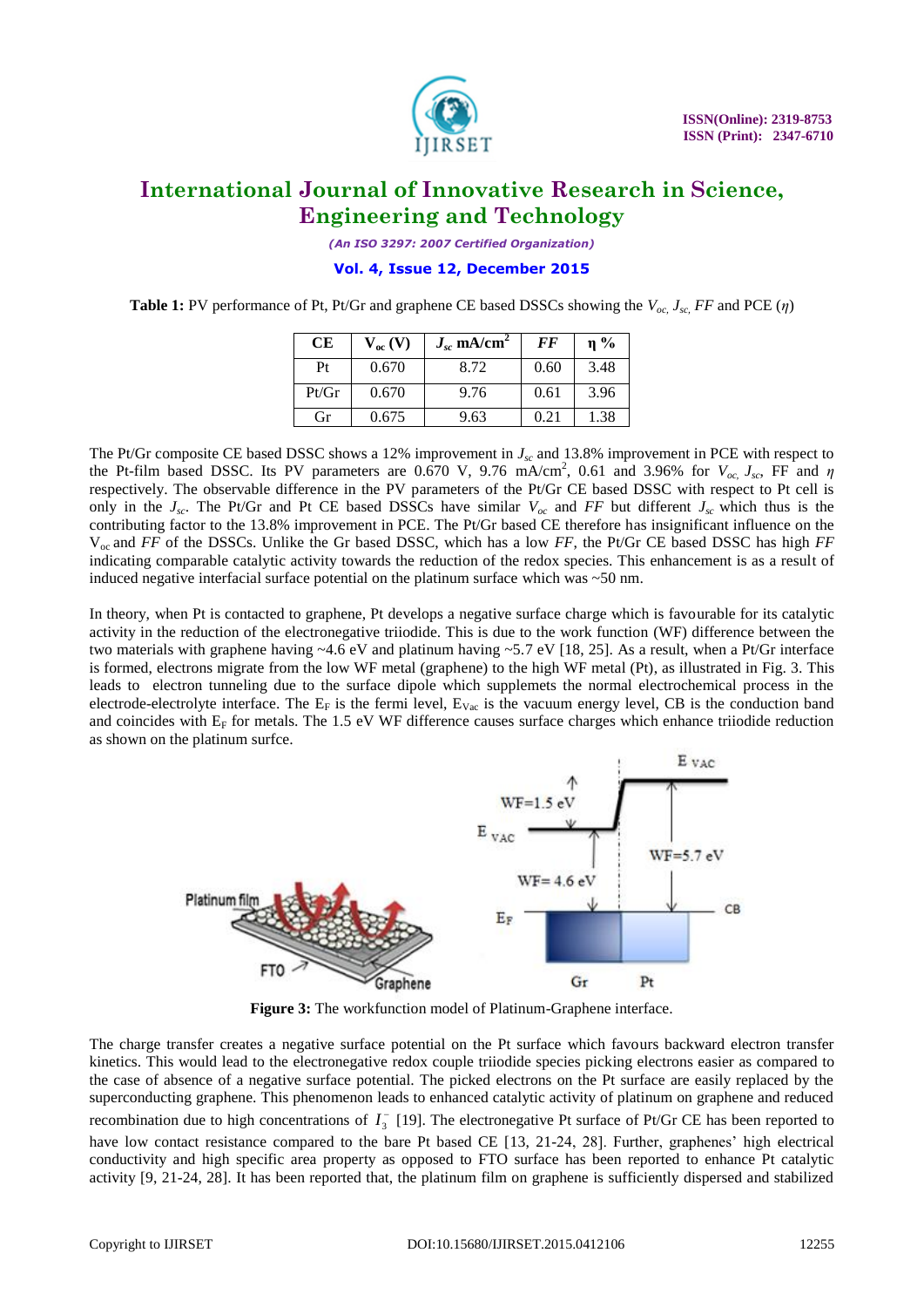

*(An ISO 3297: 2007 Certified Organization)*

### **Vol. 4, Issue 12, December 2015**

for maximum accessibility of the electrolyte [17, 23, 26, 27]. Further, the diffusion of the redox species in the pores of platinum is maximized by the increased surface area of Pt resting on graphene [21, 23, 29].

Based on Fig 3 model, the WF changes in the CE would favour electron collection after dye excitation. The electron and current path after the dye absorbs a photon and releases an electron is as illustrated in Fig. 4. The high value of Pt WF is core in ensuring the surface has sufficient electrons for fast reduction of the redox species. Thus, the high  $J_{\rm sc}$  in Pt/Gr is ascribed to the introduced surface charge potential that leads to enhanced catalytic activity. The Pt/Gr also provided larger diffusion coefficient leading to a facile electron transfer hence the high *Jsc* [28].



**Figure 4:** The electron process of DSSC with various energy levels of its components: the conduction and valence band of FTO and TiO<sub>2</sub>, the HOMO and LUMO levels of N719 Dye, the redox couple and the current direction.

The overall effect of the Pt/Gr bilayer CE is thus to introduce a negative surface charge on Pt, increase the surface area and enhance electron transfer to the redox species. These findings are consistent with what has been previously reported [9, 21, 22, 28].

#### **IV. CONCLUSION**

A Pt/Gr CE was developed and shown to improve the photocurrent and the PCE by 12% and 13.8% respectively. The Pt/Gr CE based DSSC exhibited a PCE of 3.96%. This 13.8% improvement has been shown to be due to the negative surface potential, which enhances the catalytic activity of Pt, the electron tunnelling aspect due to WF difference, the lower charge transfer resistance on the Pt/Gr CE-electrolyte interface and the increased surface area for the platinum film. The electronegative redox species easily picked electrons on the Pt surface hence inhibiting chances of electron recombination in the DSSC. Further, graphene based CE exhibited PCE of 1.38% which is lower than that of the Pt standalone electrode by 60.34%. This performance is consistent with what has previously been reported.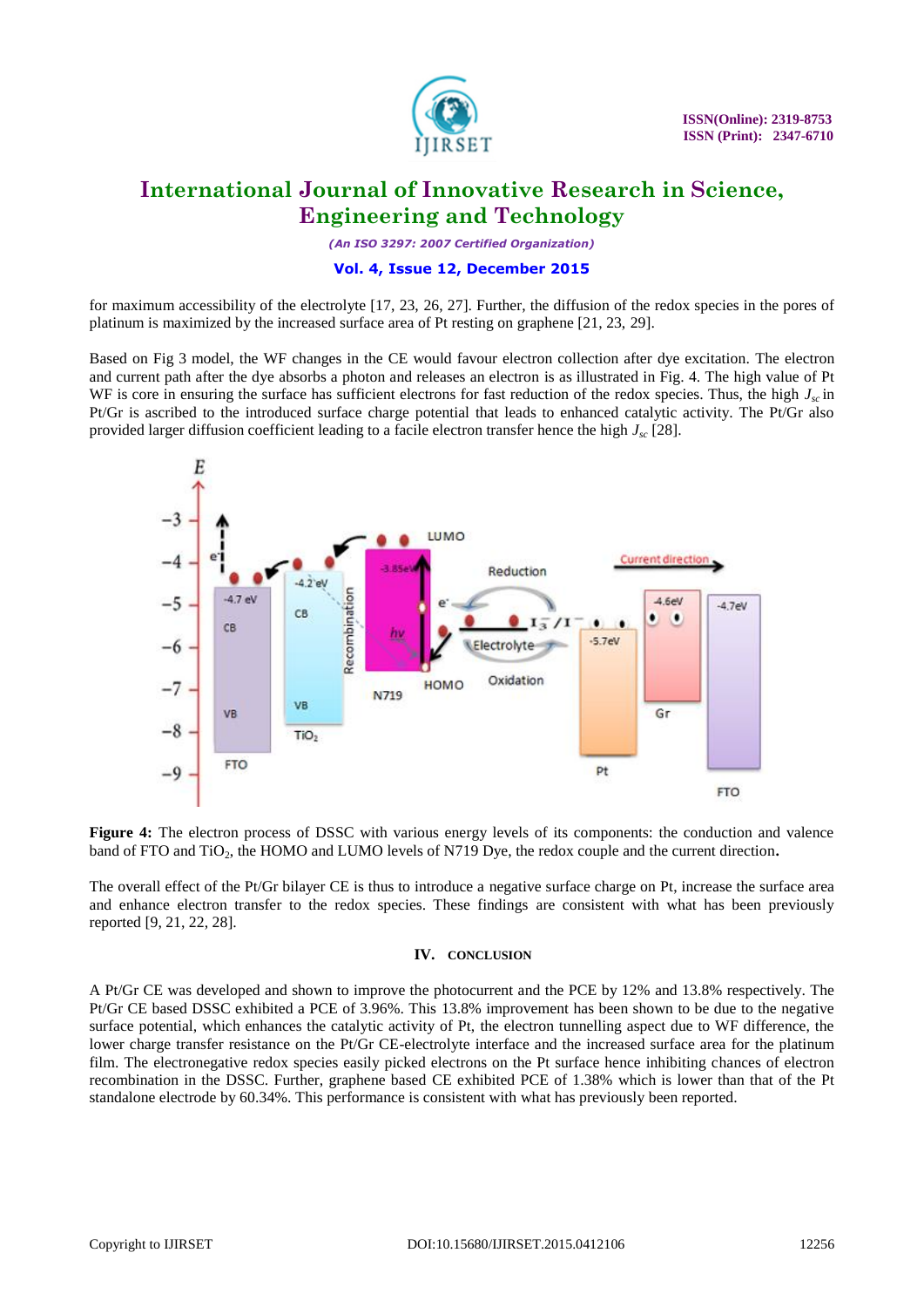

*(An ISO 3297: 2007 Certified Organization)*

#### **Vol. 4, Issue 12, December 2015**

#### **REFERENCES**

- [1]. Chen L., Hsu C., Chan P., Zhang X. and Huang C., "Improving the performance of dye-sensitized solar cells with TiO2/graphene/ TiO2 sandwich structure", Nanoscale Research Letters, Vol. 9, pp. 380, 2014.
- [2]. Ping-Jian P., Kai C., Yuan-Fu C., Ze-Gao W., Xin H., Jing-Bo L., Jia-RUi H. and Wang-Li Z., "Low platinum loading ptNPs/graphene composite catalyst with high electrocatalytic activity for dye sensitized solar cells", Chinese physics B, Vol. 11, no. 21, pp. 118101, 2012.
- [3]. Wu J., Li Y., Tang Q., Yue G., Lin J., Huang M., and Meng L., "Bifacial dye-sensitized solar cells: A strategy to enhance efficiency on transparent polyaniline electrode", Scientific reports, Vol. 4, No. 4023, 2014.
- [4]. Gratzel M., "Molecular photovoltaics that mimic photosynthesis", Pure Applied Chemistry, Vol. 73, No. 3, pp. 459-467, 2001.
- [5]. Sedghi A., Miankushki H.N., "Effect of multi walled carbon nanotubes as counter electrode on dye sensitized solar cells", International Journal of Electrochemical Science, Vol. 9, pp. 2029-2037, 2014.
- [6]. Dodoo-Arhin D., Fabiance M., Bello A. and Manyala N., "Graphene: Synthesis, transfer, and characterization for dye sensitized solar cells applications", Industrial and Engineering Chemistry Research, Vol. 52, pp. 14160-14168, 2013.
- [7]. Kaniyoor A. and Ramaprabhu S., "Thermally exfoliated graphene based counter electrode for low cost dye sensitized solar cells", Journal of Applied Physics, Vol. 109, pp. 124308, 2011.
- [8]. Ye M., Wen X., Wang M., Iocozzia J., Zhang N., Lin C. and Lin Z., "Recent advances in dye-sensitized solar cells: from photoanodes, sensitizers and electrolytes to counter electrodes", Materials today, Vol. 00, No. 00, 2014.
- [9]. Cruiz R., Tanaka D. A. P. and Mendes A., "Reduced graphene oxide films as transparent counter-electrodes for dye sensitized solar cells", Solar Energy, Vol. 86, pp. 716-724, 2012.
- [10]. Al-bahrani M.R., Ahmad W., Mehnne H.F., Chen Y., Cheng Z. and Gao Y., "Enhanced electrocatalytic activity by RGO/MWCNTS/Nio counter electrode for dye-sensitized solar cells", Nano-Micro letters, Vol. 7, No. 3, pp. 298-306, 2015.
- [11]. Wang H. and Hu Y.H., "Graphene as a counter electrode material for dye-sensitized solar cells", Energy and Environmental Science, Vol. 5, pp. 8182-8188, 2012.
- [12]. Zhang D.W., Li X.D., Li H.B., Chen S., Sun Z., Yin X.J. and Huang S.M., "Graphene-based counter electrode for dye-sensitized solar cells", Carbon, Vol. 49, No. 15, pp. 5382-5388, 2011.
- [13]. Cheng C., Lin C., Shan C., Tsai S., Lin K., Chang C. and Chien S., "Platinum-graphene counter electrodes for dye sensitized solar cells", Journal of Applied Physics, Vol. 114, pp. 014503, 2013.
- [14]. Ellis C.T., Stier A. V., Kim M. Tischler J. G., Glaser E. R., Myers-Ward R. L. Tedesco J.L., Eddy C.R., Gaskill D.K. and Cerne J., "Magneto-optical fingerprints of distinct graphene multilayers using the giant infrared Kerr effect", Scientific Reports, Vol. 3, pp. 3143, 2013.
- [15]. Li X., Zhu Y., Cai W., Borysiak M., Han B., Piner R., Colombo L. and Ruoff R.S., "Transfer of large-area graphene films for highperformance transparent conductive electrodes", Nano letters, Vol. 9, No. 12, pp. 4359-4361, 2009.
- [16]. Baglio V., Girolamo M., Antonucci V., Arico A. S., "Influence of TiO<sub>2</sub> thickness on the electrochemical behaviour of dye-sensitized solar cells", International Journal of Electrochemical Science, Vol. 6, pp. 3375-3384, 2011.
- [17]. Tan C., Huang X. and Zhang H., "Synthesis and applications of graphene-based noble metal nanostructures", Materials Today, Vol. 16, pp. 29-36, 2013.
- [18]. Seo J.K., Bong J., Cha J., Lim T., Son J., Park S.H., Hwang J., Hong S. and Ju S., "Manipulation of graphene work function using a selfassembled monolayer", Journal of Applied Physics, Vol. 116, pp. 084312, 2014.
- [19]. Boschloo G. and Hagfelt A., "Characteristics of the iodide/triiodide redox Mediator in Dye Sensitized Solar Cells", Accounts of Chemical Research. Vol. 42, pp. 1819-1826, 2009.
- [20]. Jeng M., Wung Y., Chang L. and Chow L., "Particle size effects of Tio2 layers on the solar efficiency of dye-sensitized solar cells", International Journal of Photoenergy, Vol. 2013, pp. 563897, 2013.
- [21]. Gong F., Wang H. and Wang Z., "Self-assembled monolayer of graphene /Pt as a counter electrode for efficient dye-sensitized solar cell", Physical Chemistry Chemical Physics, Vol. 13, pp. 17676-17682, 2011.
- [22]. Yen M., Teng C., Hsiao M., Kiu P., Chuang W., Ma C.,Hsieh C., Tsai M. and Tsai C., "Platinum nanoparticles/graphene composite catalyst as a novel composite counter electrode for high performance dye-sensitized solar cells", Journal of materials chemistry, Vol. 21, pp. 12880- 12888, 2011.
- [23]. Blanita G. and Lazar M. D., "Review of graphene-supported metal nanoparticles as new and efficient heterogeneous catalyst". Micro and Nanosystems, Vol. 5, No. 2, pp. 138-149, 2013.
- [24]. Sur U.K. "Graphene: A rising star on the horizon of material science", International Journal of electrochemistry, Vol. 2012, pp. 237689, 2012.
- [25]. Gossenberger F., Roman T., Forster-Tornigol K., Grob A., and Behm R.J., "Change of the work function of Platinum electrodes induced by halide adsorption", Beilstein Journal of Nanotechnology, Vol. 5, pp. 152-161 2014.
- [26]. Neto, A. H. C., Guinea, F., Peres, N., Novoselov, K. & Geim, A., "The electronic properties of graphene", Reviews of Modern Physics, Vol. 81, pp. 109-162, 2009.
- [27]. Garg R., Dutta N.K. and Choudhury R., "Work Function Engineering of Graphene", Nanomaterials, Vol. 4 pp. 267-300, 2014.
- [28]. Yue G., Wu J., Xiao Y., Huang M., lin J., Fan L. and lan Z., "Platinum/graphene hybrid film as a counter electrode for dye-sensitized solar cells", Electrochimica Acta,Vol. 92, pp. 64-71, 2013.
- [29]. Seger B., Kamat P. V., "Electrocatalytic active graphene-platinum nanocomposites. Role of 2-D carbon support in PEM fuel cells", The Journal of Physical Chemistry C. Vol. 113, pp. 7990-7995, 2009.
- [30]. Yang W., Xu X., Tu Z., Li Z., You B., Li Y., Raj S.I., Ynag F., Zhang L., Chen S., Wang A., "Nitrogen plasma modified CVD grown graphene as a counter electrodes for bifacial dye-sensitized solar cells", Electrochemica Acta, Vol. 173, pp. 715-720, 2015.